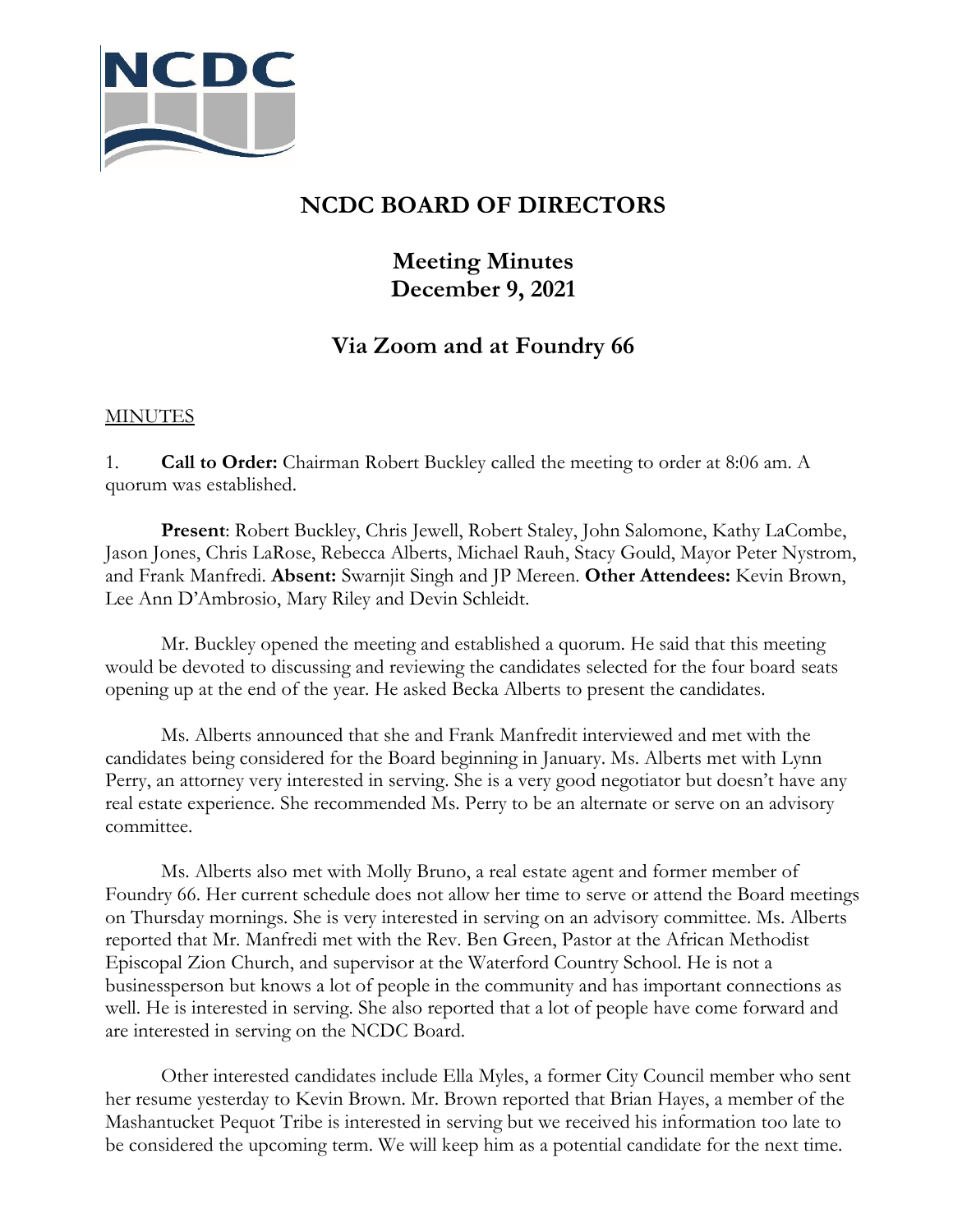The other candidates that were approached and interviewed include Angelina Gardner, owner of Uncle D's Blazin BBQ, John Mancini, Senior Vice President at Eastern CT Savings Bank and John Harris, a member of the Mohegan Tribe.

The Board discussed the current slate of nominees to the Board. They discussed who the third municipal Board member would be. Now that Swarnjit Singh is on the City Council there was a question as to whether or not he would be able to serve on the NCDC Board.

Michael Rauh made a motion to vote on the slate of nominees: John G. Harris, Rev. Benjamin Green, John Mancini, and Angelina Gardener. Kathy LaCombe seconded the motion. Kevin Brown asked about modifying the motion to include alternates to the Board. Mr. Rauh said they would vote on the candidates and alternates separately.

2. **MOTION #1:** Becka Alberts made a motion to accept Angelina Gardener as a new member of the NCDC Board of Directors. Frank Manfredi seconded the motion and the motion carried unanimously.

3. **MOTION #2:** Becka Alberts made a motion to accept John Mancini as a new member of the NCDC Board of Directors. Frank Manfredi seconded the motion and the motion carried unanimously.

4. **MOTION #3:** Becka Alberts made a motion to accept John Harris as a new member of the NCDC Board of Directors. Michael Rauh seconded the motion and the motion carried unanimously.

5. **MOTION #4:** Becka Alberts made a motion to accept Reverend Benjamin Green as a new member of the NCDC Board of Directors. Frank Manfredi seconded the motion and the motion carried unanimously.

Becka Alberts reported that she was not able to connect with Andrew Sawyer to see if he would be interested in serving on the NCDC Board of Directors.

6. **MOTION #5:** Mayor Nystrom made a motion to approach Lynn Perry as an alternate to the NCDC Board of Directors. Michael Rauh seconded the motion and the motion carried unanimously.

7. **MOTION #6:** Bob Staley made a motion to approach Brian Hayes as an alternate to the NCDC Board of Directors. Becka Alberts seconded the motion and the motion carried unanimously.

Robert Buckley reminded the Board that they still have to vote on a new slate of officers for the Board. Becka Alberts volunteered to serve as Board Chair. Mr. Buckley asked Bob Staley if he would continue as Board Secretary, and he answered in the affirmative. Mr. Buckley asked Chris Jewell if he would continue to serve as Board Treasurer. Mr. Buckley asked Jason Jones if he would consider serving as Vice Chair. Mr. Jones said he would consider the offer and asked to discuss it at a later time.